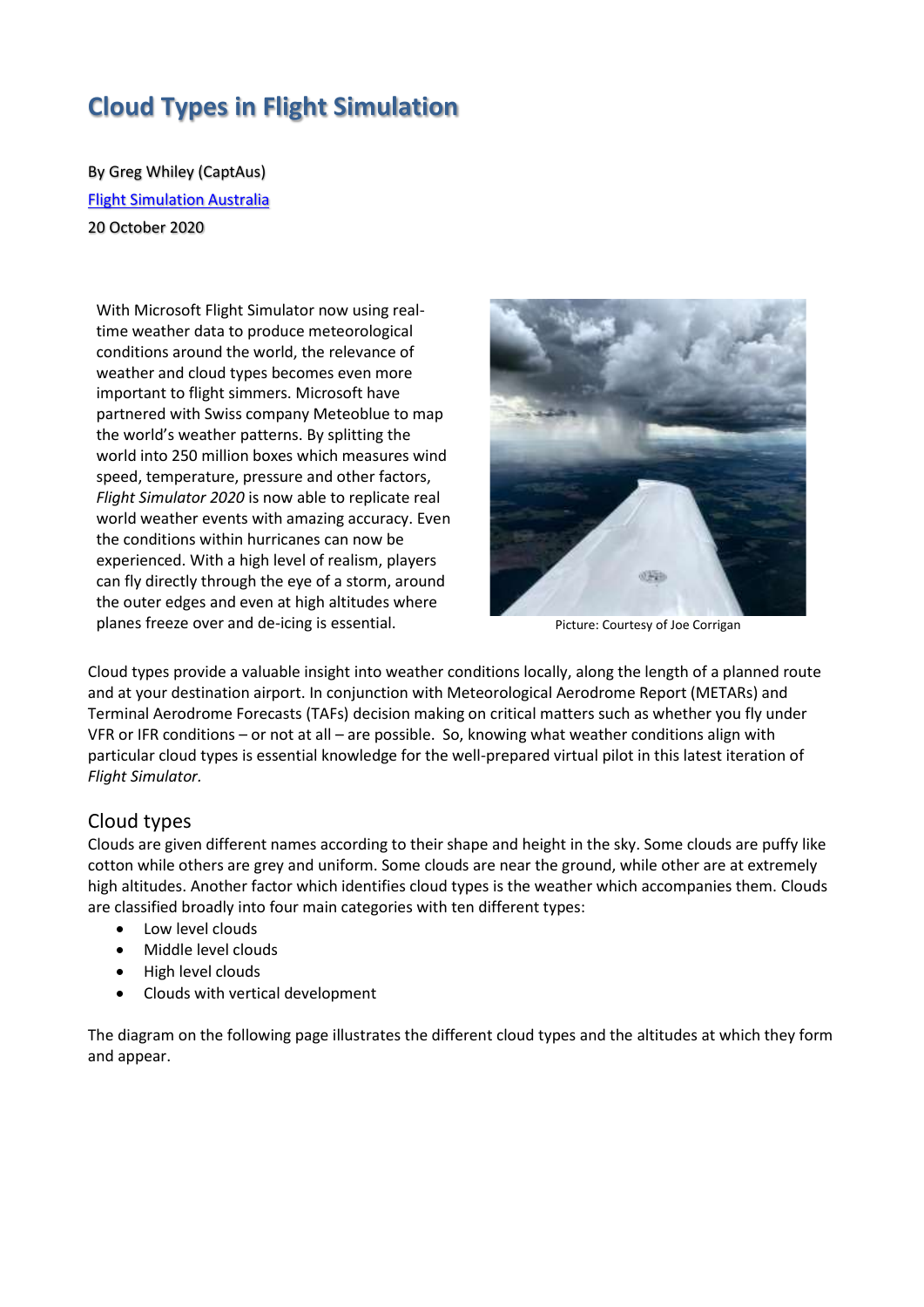

#### Low level clouds

**Stratus clouds** are uniform grayish clouds that often cover the entire sky. They resemble fog that does not reach the ground. Usually no precipitation falls from stratus clouds, but sometimes they may drizzle. When a thick fog lifts, the resulting clouds are low stratus.



Stratus cloud examples



**Nimbostratus clouds** are the typical "rain cloud". They form a dark grey, wet looking layer associated with continuously falling rain or snow if it's cold enough. They often produce precipitation that is usually light to moderate.







Nimbostratus cloud examples

Clearly these clouds are not conducive to IFR flying and could even provide a turbulent and possibly icy IFR experience.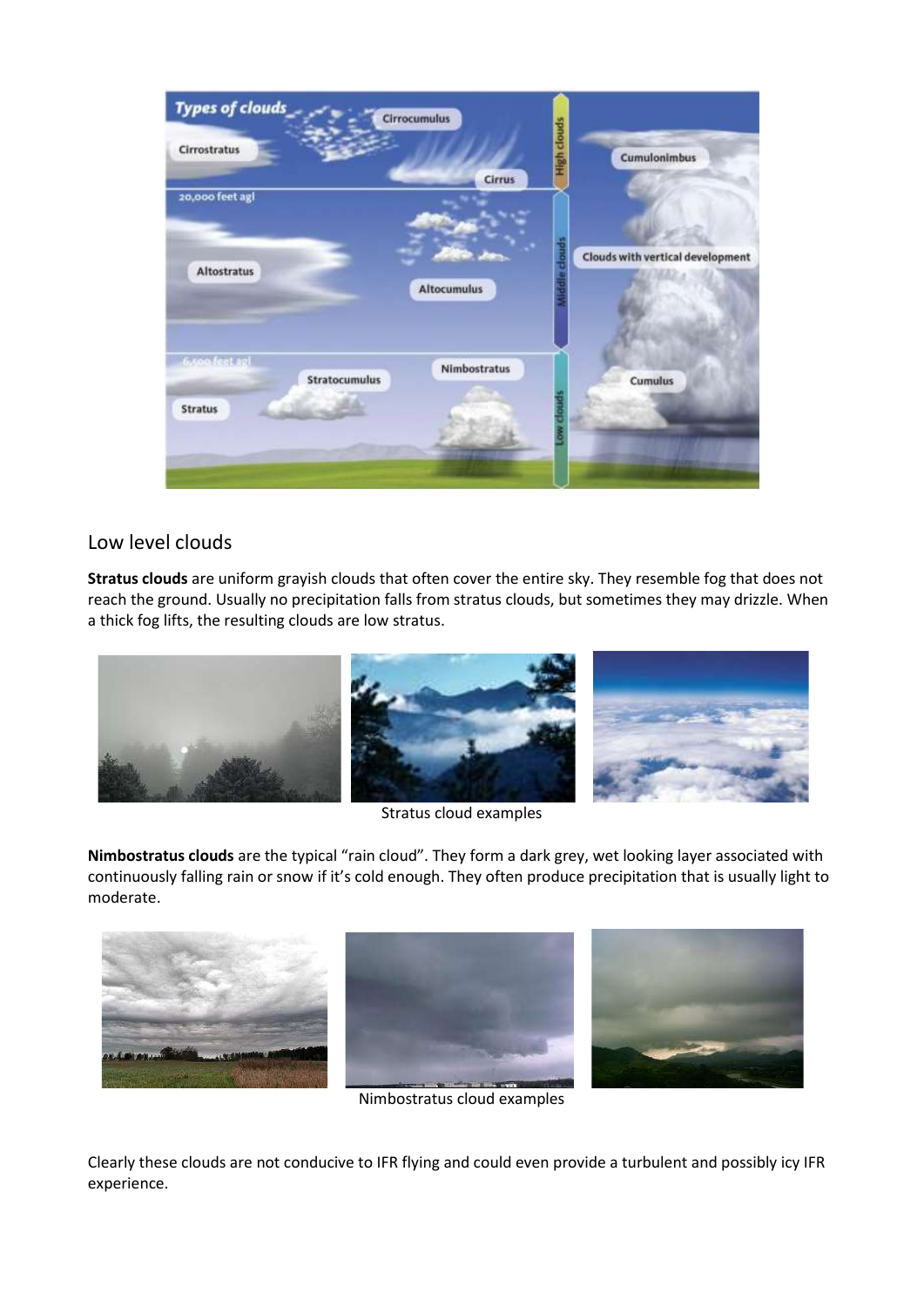## Middle level clouds

Clouds with the prefix "alto" are middle level clouds that have bases between 6,500 to 23,000 feet. **Altocumulus clouds** are middle level clouds that are made of water droplets and appear as gray, puffy masses, sometimes rolled out in parallel waves or bands. The appearance of these clouds on a warm, humid summer morning often means thunderstorms may occur by late afternoon. From a flying perspective, they should be watched with caution and avoided if possible. They can change quickly and turn a VFR flight into a real challenge.



Altocumulous cloud examples

**Altostratus clouds** are gray or blue-gray middle level clouds composed of ice crystals and water droplets. These clouds usually cover the entire sky. In the thinner areas of the cloud, the sun may be dimly visible as a round disk. Altostratus clouds often form ahead of storms that will produce continuous precipitation. They should therefore be treated with respect when flying as an indication of what may be ahead of you.



Altostratus cloud examples

#### High level clouds

**Cirrus clouds** will have lots of blue sky accompanying them. They are thin and wispy blown by high winds into long streamers. They are considered "high clouds" forming above 20,000 ft. Cirrus clouds usually move across the sky from west to east. They generally mean fair to pleasant weather and a delight to fly in at high altitudes.



Cirrus cloud examples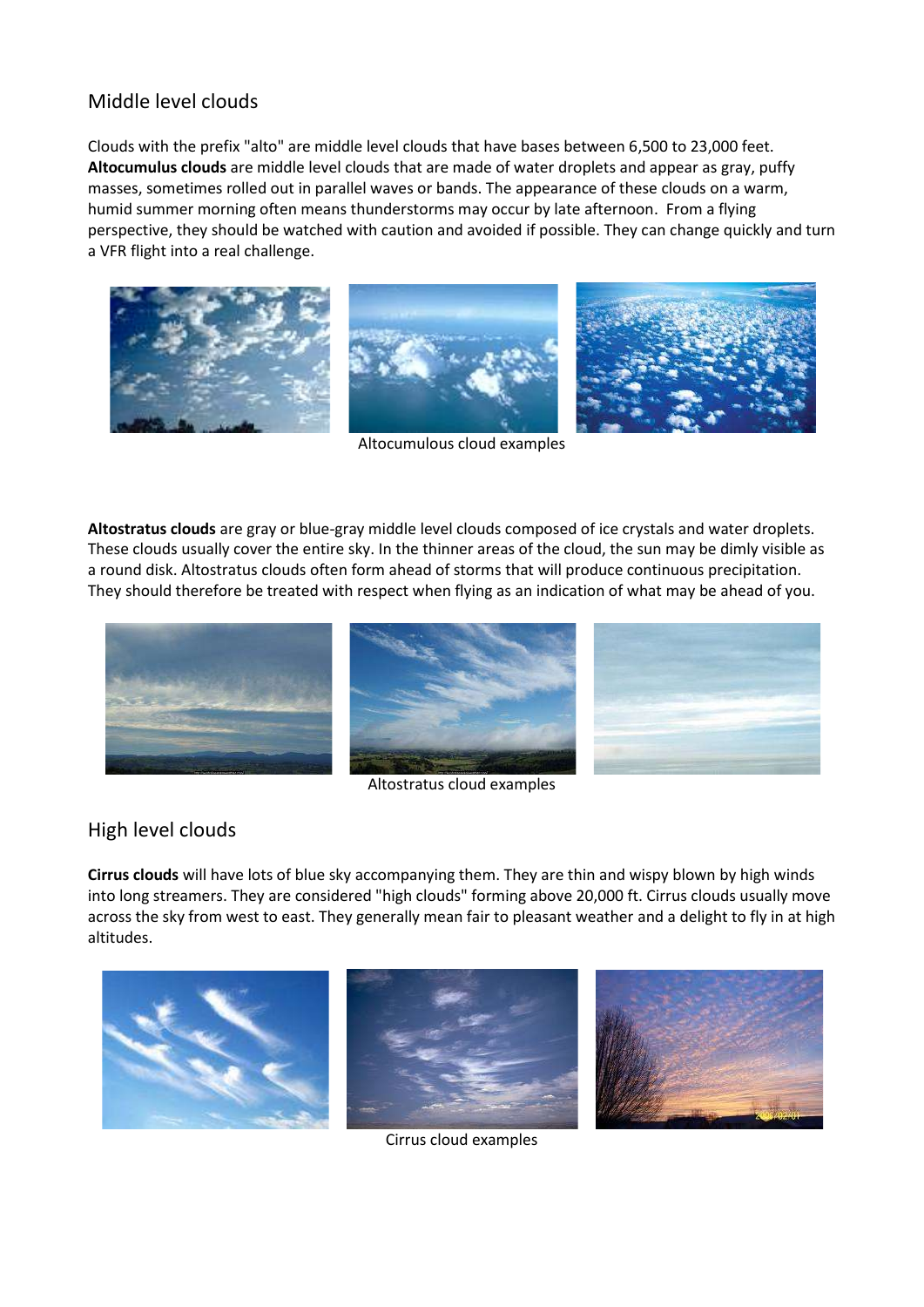**Cirrostratus clouds** cover much more of the sky compared to cirrus clouds. They are thin, sheet like high clouds that often cover the entire sky. They are so thin that the sun and moon can be seen through them, often producing a halo effect.



Cirrostratus cloud examples

**Cirrocumulus clouds** appear as small, rounded white puffs. The small ripples in the cirrocumulus sometimes resemble the scales of a fish. A sky with cirrocumulus clouds is sometimes referred to as a "mackerel sky."



Cirrocumulous cloud examples

### Clouds with vertical development

**Cumulus clouds** are puffy clouds that sometimes look like pieces of floating cotton. The base of each cloud is often flat and may be only 1000 m (330 ft) above the ground. The top of the cloud has rounded towers. When the top of the cumulus resembles the head of a cauliflower, it is called cumulus congestus or towering cumulus. These clouds grow upward, and they can develop into a giant cumulonimbus, which is a thunderstorm cloud and perilous to fly in



Cumulous cloud examples

**Cumulonimbus clouds** are thunderstorm clouds that form if cumulus congestus clouds continue to grow vertically. Their dark bases may be no more than 300 m (1000 ft) above the Earth's surface. Their tops may extend upward to over 12,000 m (39,000 ft). Tremendous amounts of energy are released by the condensation of water vapor within a cumulonimbus. Lightning, thunder, and even violent tornadoes are associated with the cumulonimbus.